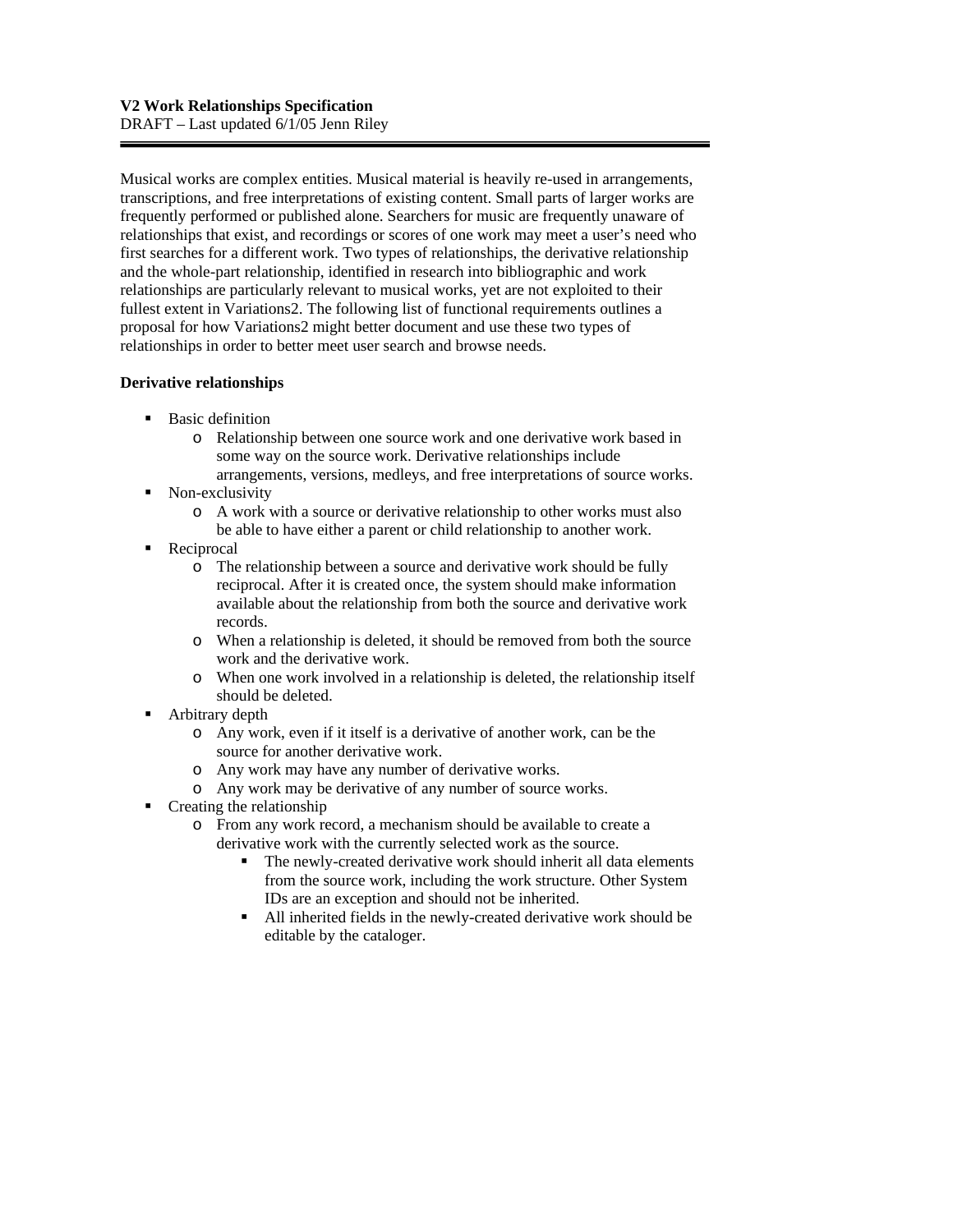- o A mechanism should be available to create a source-derivative relationship between two existing works.
	- A mechanism should exist for the cataloger to copy one or more selected values from the any field in the existing source work record to the existing derivative work record.
- Managing the relationship
	- o A mechanism should be available to edit either end (source or derivative work) of the relationship, changing the target work of either, without requiring the cataloger to delete the relationship and create a new one.
	- o From any work record, a mechanism should be available to list and open work records for derivatives and sources of the current work.
	- o A mechanism should be available to reverse the direction of an existing relationship, changing the source work to the derivative and the derivative to the source.
	- o Loops where a work has another work as both a source and a derivative at some hierarchical level should be prevented by the system.
- Search matches
	- o When all derivatives of a source work match a query, the source work should be considered the match to the query, not its derivatives.
	- o When one or some, but not all, derivatives of a source work match a query, the derivatives in question should be considered the match to the query.
- Results display
	- o When a derivative work is a match to a user query, the source work should be displayed together with the derivative work. A mechanism should be available to view Containers with the source work.
	- o When a source work is a match to a user query, derivatives of that source should not be displayed by default.
	- o A mechanism should be available for the end-user to expand a search result set to show all derivative works of source works originally retrieved.
	- o If a search match was made to a variant title, the variant title for the work should display in the search results.

### **Whole-part (parent-child) relationships**

*Note:* The terms whole-part are used here interchangeably with the terms parent-child, despite the fact that these two sets of labels may have distinct meanings in other contexts.

- **Basic definition** 
	- o Relationship between one parent work and one child work representing some identifiable part of the parent work.
	- o Child works are complete Variations2 works in their own right, with all the properties of works in the system.
	- o Child works must always appear as work structure nodes of a parent work.
	- o Work structure nodes are not necessarily all child works.
- Non-exclusivity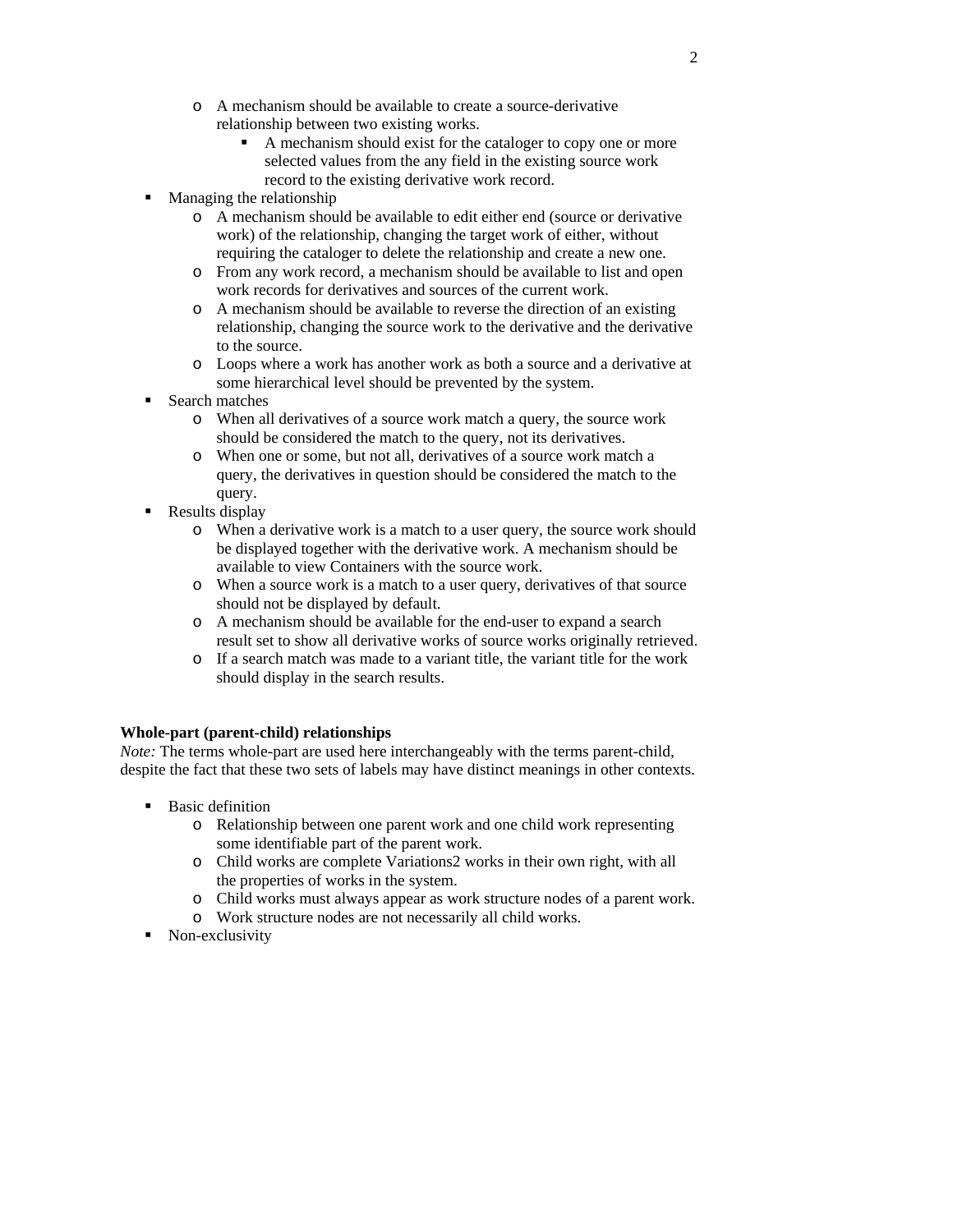- o A work with a parent or child relationship to other works must also be able to have either a source or derivative relationship to another work.
- Reciprocality
	- o The relationship between a parent and child work should be fully reciprocal. After it is created once, the system should make information available about the relationship from both the parent and child work records.
	- o When a relationship is deleted, it should be removed from both the parent work and the child work.
	- o When one work involved in a relationship is deleted, the relationship itself should be deleted.
- Arbitrary depth
	- o Any work, even if it itself is a child of a parent work, can have any number of its own children.
	- o Any work may have any number of child works.
	- o A work may be a child of only one parent work.
- **Creating the relationship** 
	- o From any work record, a mechanism should be available to create child works from a node in the work structure of the parent work
		- A single node, any arbitrary combination of nodes, or all nodes should be selectable for creation as child works at one time.
		- The newly-created child works should inherit all data elements from the parent work. The Work Structure and Other System IDs are exceptions and should not be inherited.
		- All inherited fields in the newly-created child works should be editable by the cataloger.
	- o From any work record, a mechanism should be available to create a new child work with the currently selected work as the parent.
		- The newly-created child work should inherit all data elements from the parent work. The Work Structure and Other System IDs are exceptions and should not be inherited.
		- All inherited fields in the newly-created child work should be editable by the cataloger.
		- Following the creation of the child work, a mechanism must exist to place the child work within the work structure of the parent.
	- o A mechanism should be available to create a parent-child relationship between two existing works.
		- A mechanism should exist for the cataloger to copy values from the any field in the existing parent Work record to the existing child Work record, without overwriting data in fields previously populated in the child Work.
- **Managing the relationship** 
	- o A mechanism should be available to edit either end (parent or child work) of the relationship, changing the target Work of either, without requiring the cataloger to delete the relationship and create a new one.

**Comment [ML1]:** This section was necessary before we decided a child \*must\* be a work structure node. Now it might not be necessary. Do we want to have to make the structure first, then the children? If so, then we should remove this section. If we want flexibility to do either one first, we should leave this in. What do you think?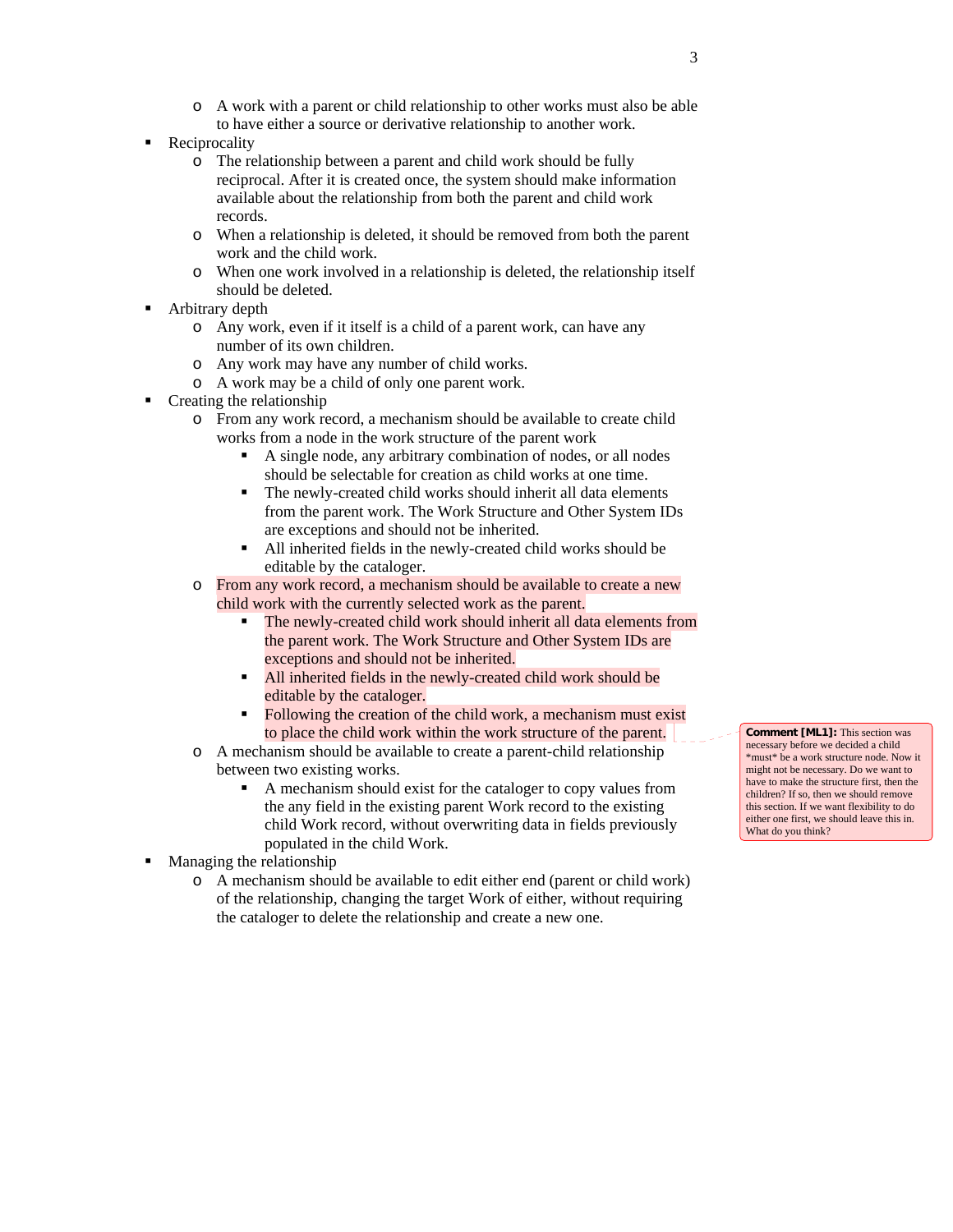- o From any work record, a mechanism should be available to list and open work records for parents and children of the current work.
- o A mechanism should be available to reverse the direction of an existing relationship, changing the parent work to the child and the child to the parent.
- o Loops where a work has another work as both a parent and a child at some hierarchical level should be prevented by the system.
- Work structures
	- o In the work structure display (in both the admin and end-user interfaces), all parents at any level of hierarchy of the currently viewed work should be displayed, with an indication of the parent-child relationship to the current work, and an indication of which is the currently-viewed work.
	- o In the work structure display (in both the admin and end-user interfaces), the immediate children of a work should be displayed within the work structure, with an indication of the parent-child relationship to the current work, and an indication of which is the currently-viewed work.
	- o A mechanism should exist to expand each of the child works displayed by default to view their children and work structures at any level of hierarchy, with an indication of the parent-child relationship to the current work, and an indication of which is the currently-viewed work.
	- o Work structures for a given work should be viewable, creatable, and editable from a work, *and from any work that is its parent*. Data viewed in these two sources must always remain in sync.
	- o When a work structure node is changed in a work with a parent relationship to the work represented by the work structure node, a mechanism should exist to ask the cataloger if the changes should be copied to the child work.
	- o In the work structure display, there should be a visual indication of which work structure nodes are themselves works.
- Organizational work structure nodes
	- o Nodes in a work structure should have the potential to be marked as organizational nodes, rather than content nodes. These nodes will be used to group together child works into meaningful units but will not themselves be works.
	- o Organizational nodes should be excluded from creation as child works, both manually and when the command to create child works from all work structure nodes is issued.
	- o Organizational nodes should not be considered parent works to work structure nodes beneath them.
	- o Newly-created nodes should be content nodes (rather than organizational nodes) by default.
- **Bindings** 
	- o The work structure shown in the interface to create and edit structural bindings should include all child works and their work structures. Any child work or structural node of a child work should be allowed to be a binding point.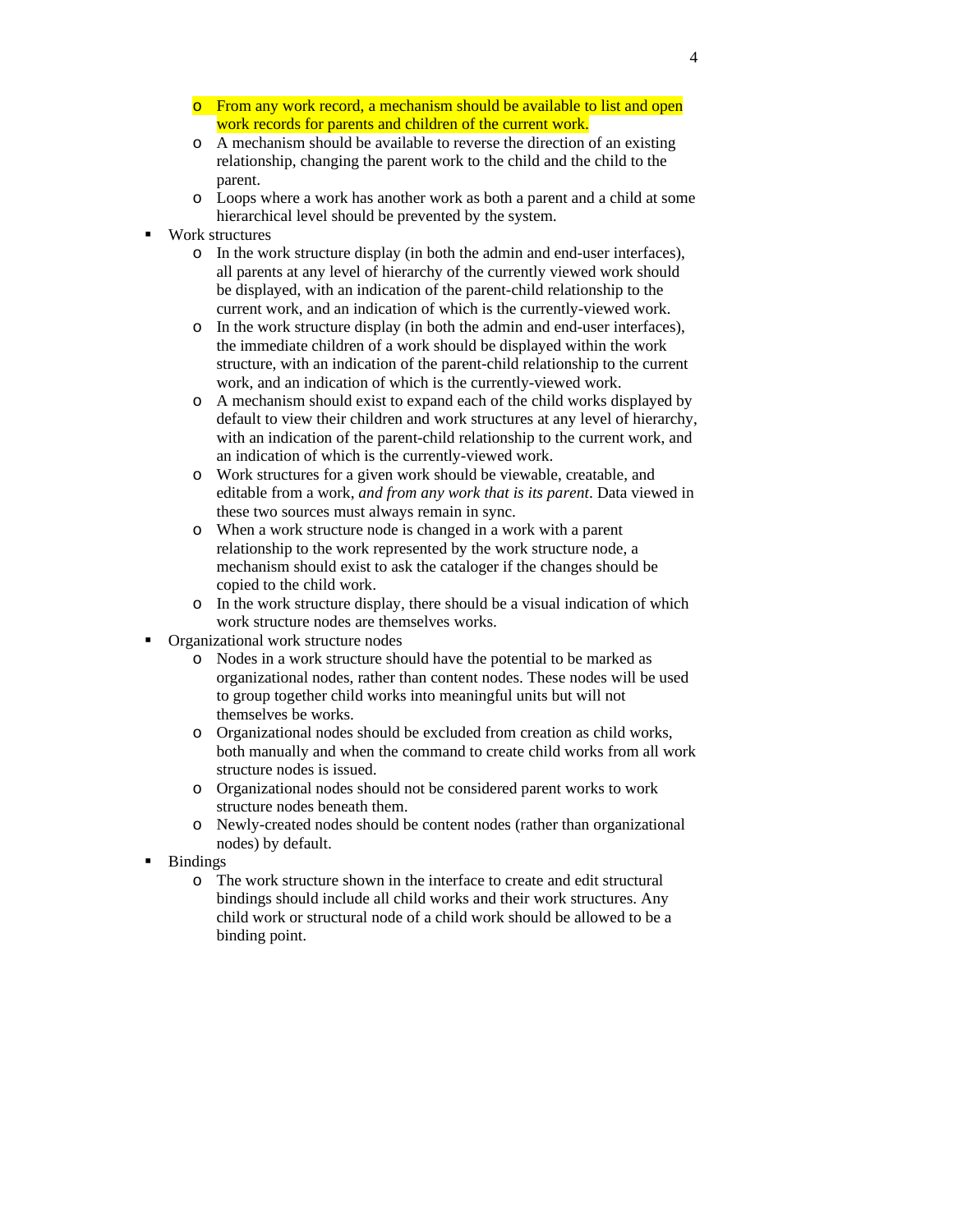- o Organizational work structure nodes should be prevented from being bound to the container. \_\_\_\_\_\_\_\_\_\_\_\_\_\_\_\_\_\_\_\_\_\_\_\_\_\_\_\_\_\_\_\_
- Titles in data model
	- o A new field should be added to the Work record for a brief version of the work title, called Brief Title, as opposed to the full Uniform Title. This field should be distinct from other Variant Titles.
	- o The Brief Title field will be used for results display purposes, described below, to reduce redundancy of information displayed.
- **Search matches** 
	- o Matching of work structure node labels to a query should be discontinued.
	- o When all children of a parent work match a query, the parent work should be considered the match to the query, not its children.
	- o When one or some, but not all, children of a parent work match a query, the children in question should be considered the match to the query.
- Results display
	- o Results screens should display the work considered to be the match to the query, together with its immediate parent work, should one exist.
		- The Uniform Title should display for the parent work and all works displayed without children.
		- The Brief Title should display for the child work.
	- o Results screens should not display child works of parents in search results if the children are not considered to be matches to the query.
	- o A mechanism should be available for the end-user to expand a search result set to show all child works of parent works originally retrieved.
	- o A mechanism should be available for the end-user to hide any child works displayed beneath parent works in a result set.
	- o If a search match was made to a variant title, the variant title for the work should display in the search results.

**Comment [ML2]:** Is this what we want?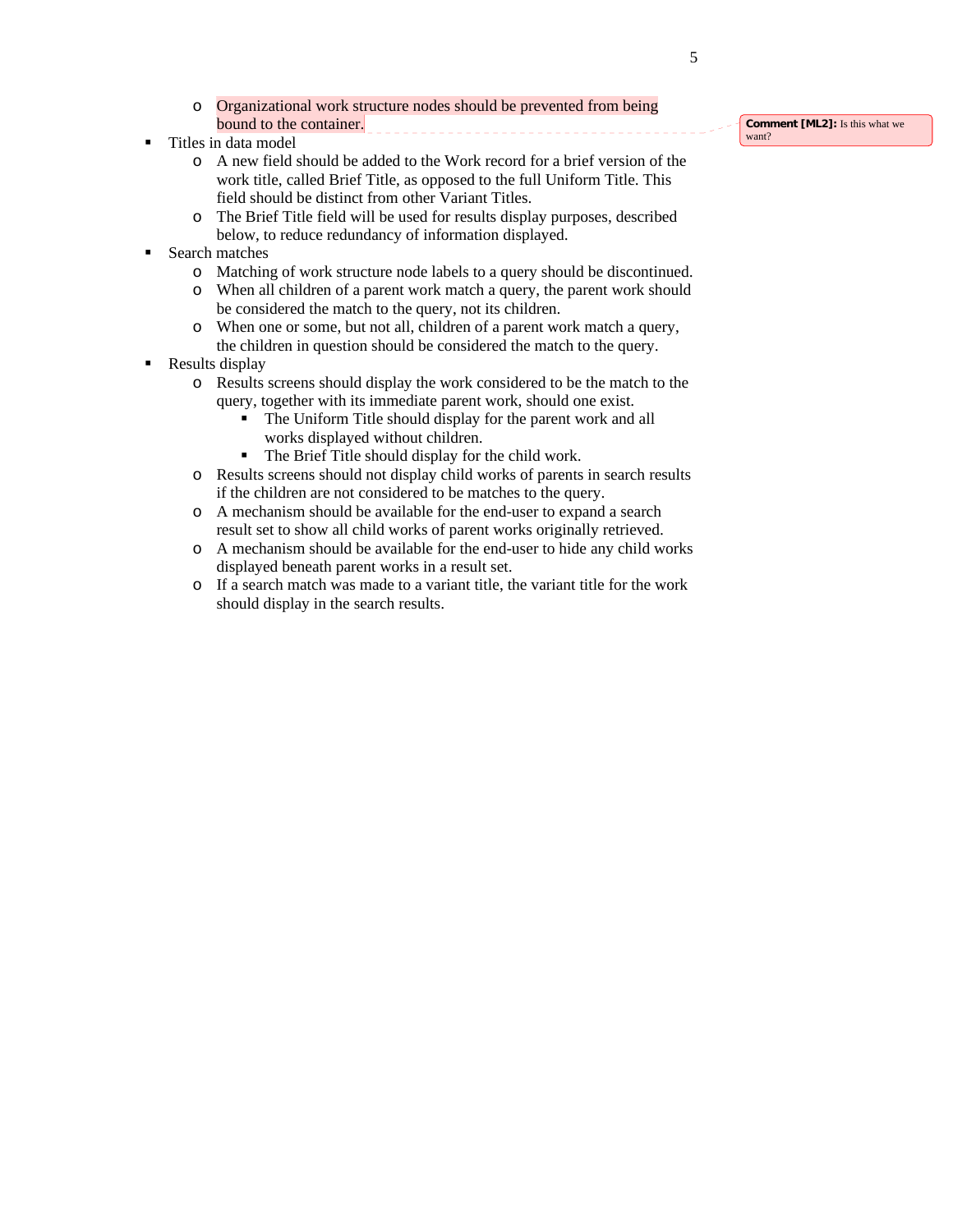Appendix A: Examples of derivative relationships

## **Explanation of the examples**

Example 1: F. Schubert "Der Wanderer" D. 489  $\rightarrow$  Three versions exist. We do not really know which came first – it is possible the composer created all at the same time. These differ in key, the number of measures, performance indications, and publication date.

Example 2: Charles Ives "The pond"  $\rightarrow$  Ives himself set this piece in a number of ways and in different groupings over time. Let me know if the diagram is not self-explanatory

Example 3: "Skanless hip-hop from the top mega-mix"  $\rightarrow$  This "medley" literally quotes recordings of the other pieces and supplements the mixture with additional rap vocals

Example 4: Bach/Gounod "Ave Maria"  $\rightarrow$  Gounod's many adaptations of the 1<sup>st</sup> prelude from Bach's *Well Tempered Klavier*, as well as further arrangements by others. (Gounod versions based upon information in New Grove Online – this is really confusing)

Example 5: (separate attachment) Bernstein *West Side story*  $\rightarrow$  Bernstein wanted to rearrange the dances as a continuous work tracing the growth of various themes. Everything was reorchestrated, material was shifted around, and additional material was added. He wanted the order of material to be based on "feel" rather than show plot. While not indicated here, the scoring of the original musical was revised for the film version – this may or may not represent yet another work record. Example 4A demonstrates how the basic material was shifted around.

#### **Example 1**

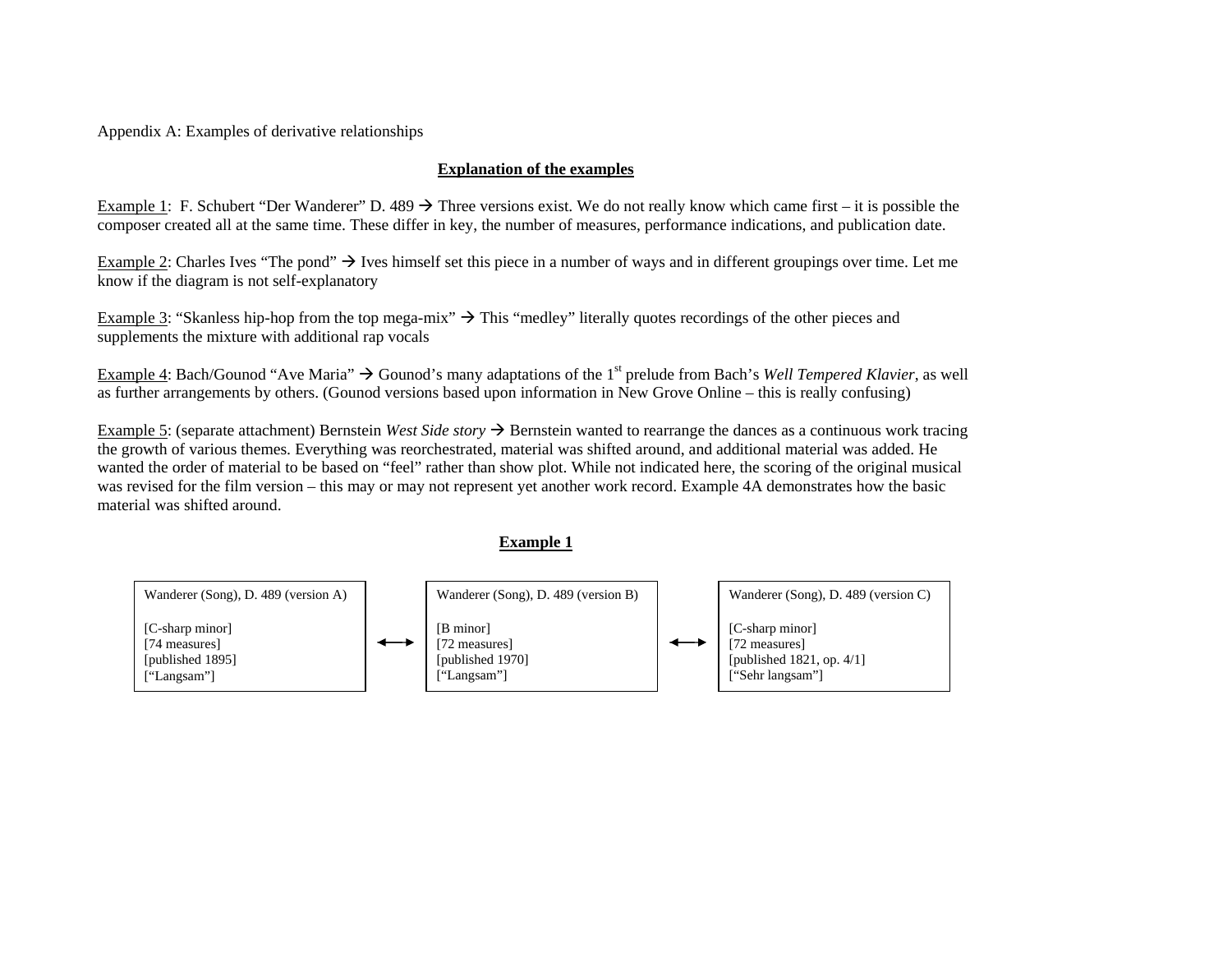

# **Example 2**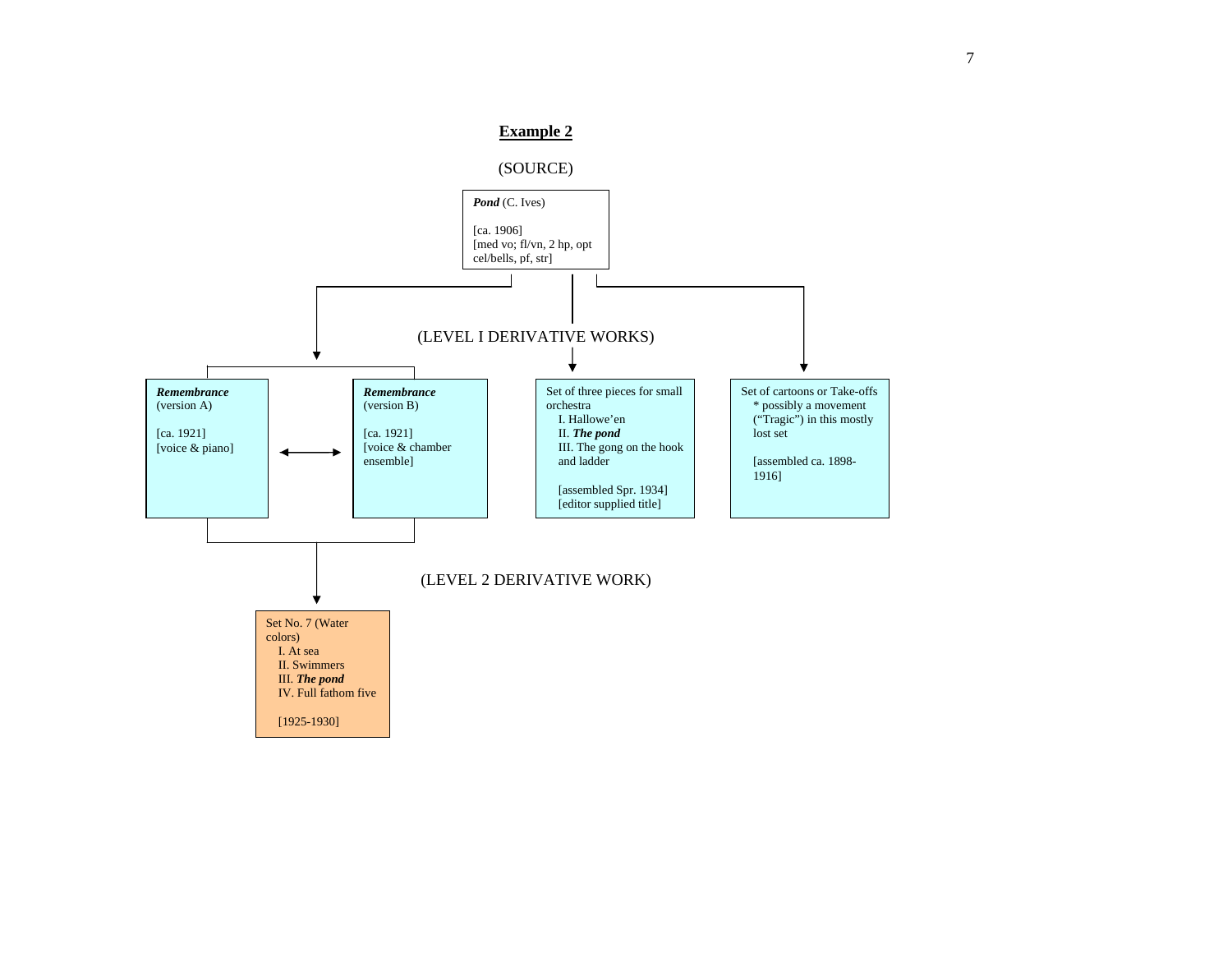# **Example 3**

# (SOURCES)

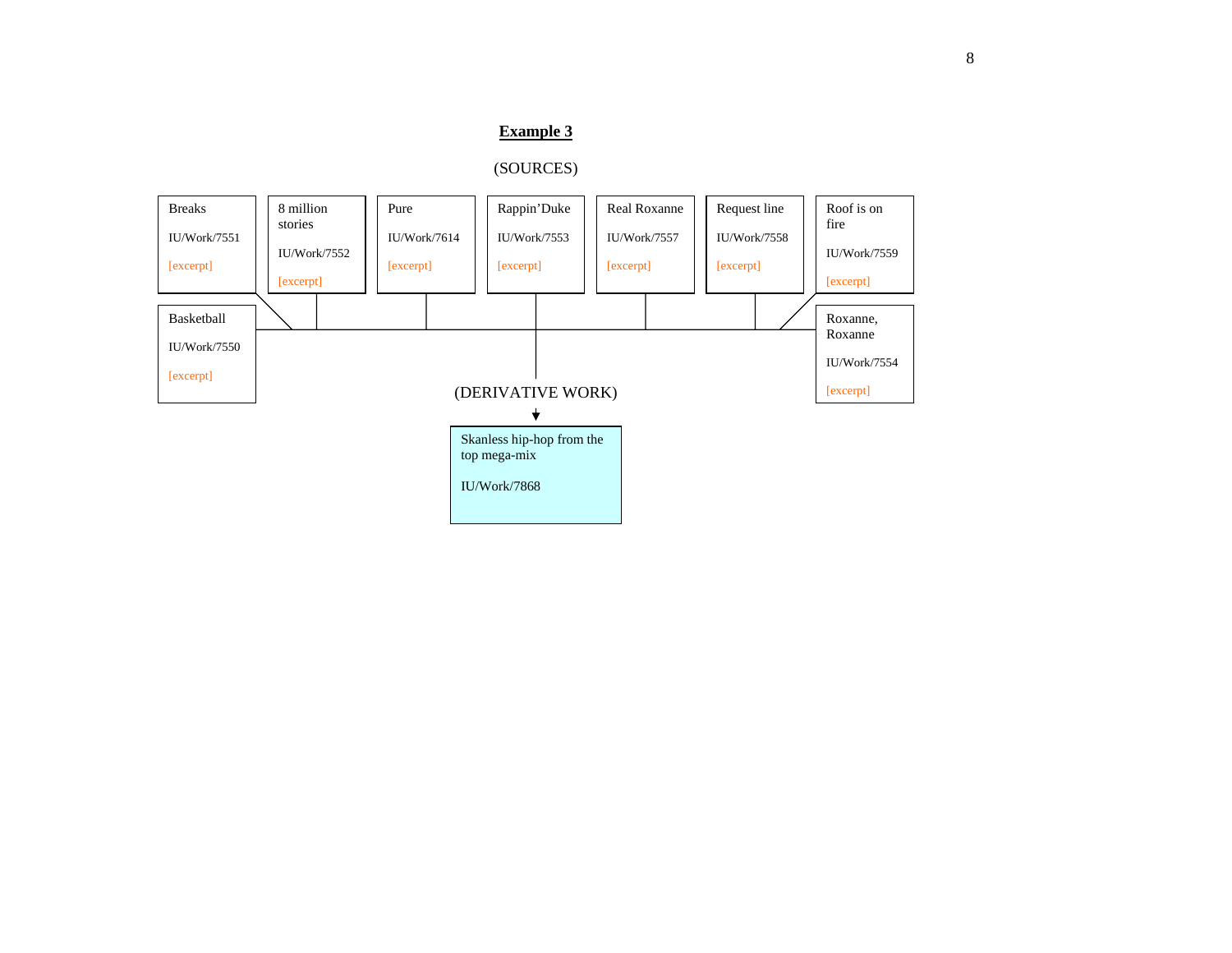### **Example 4**

#### (SOURCE)

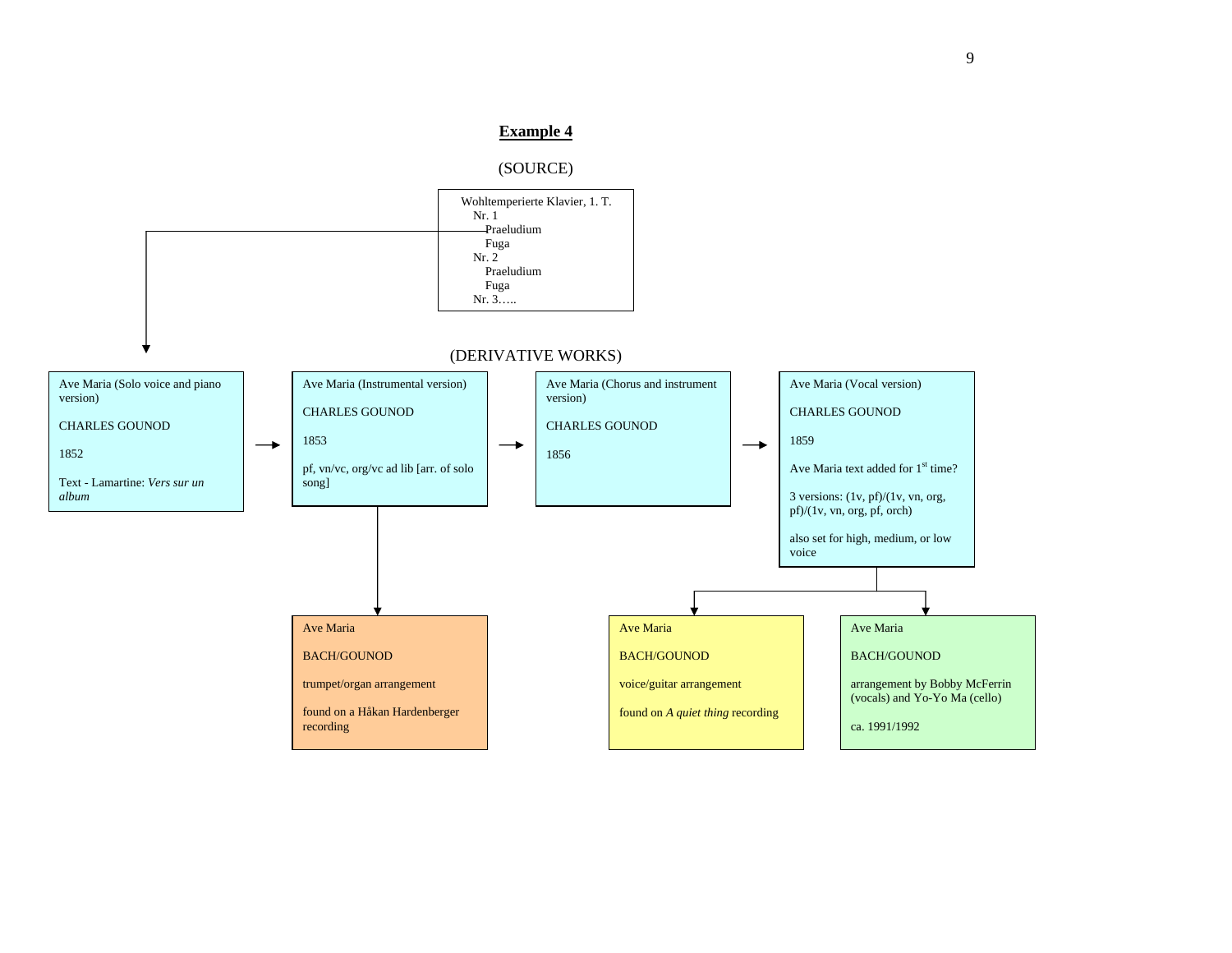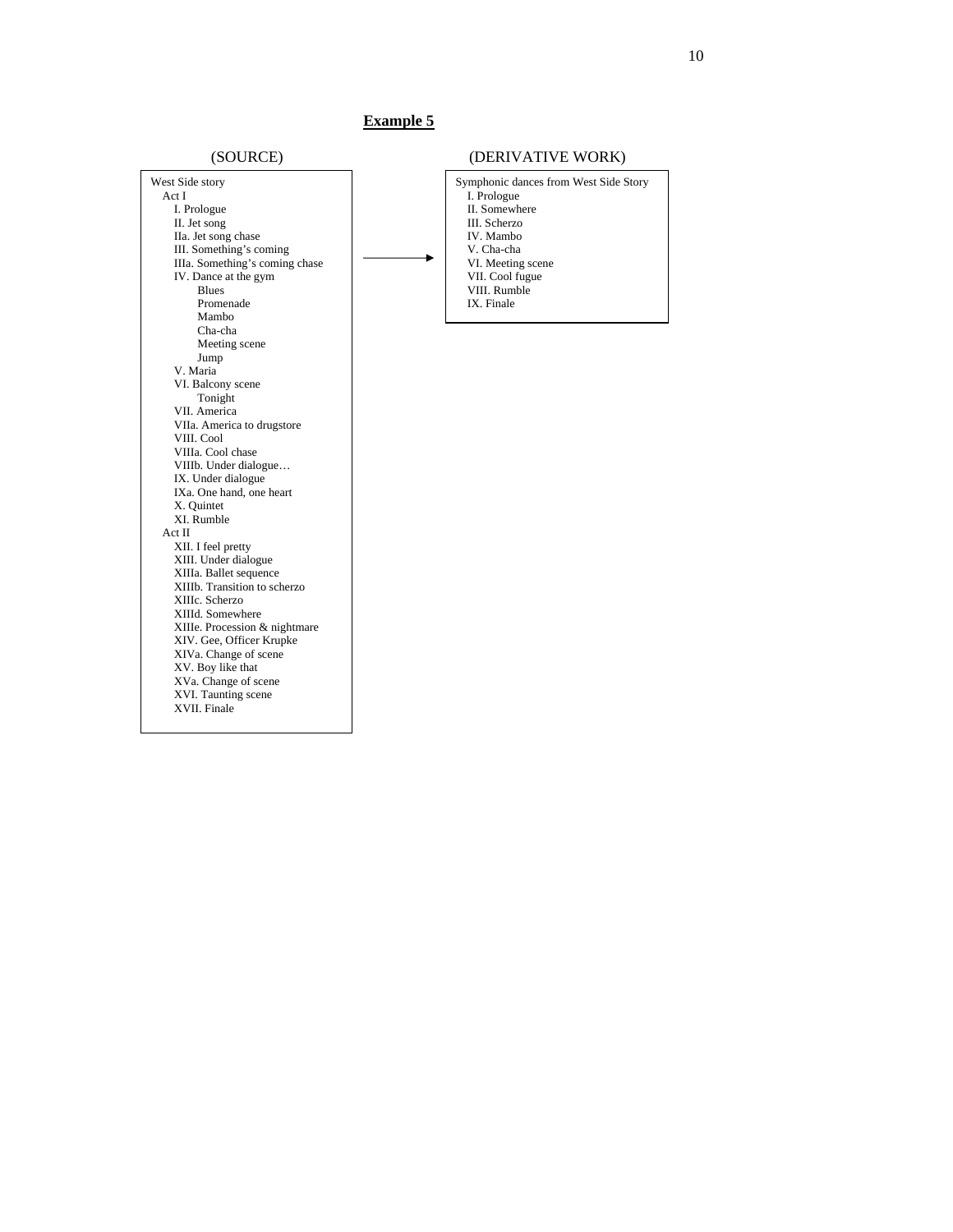**Example 5A**

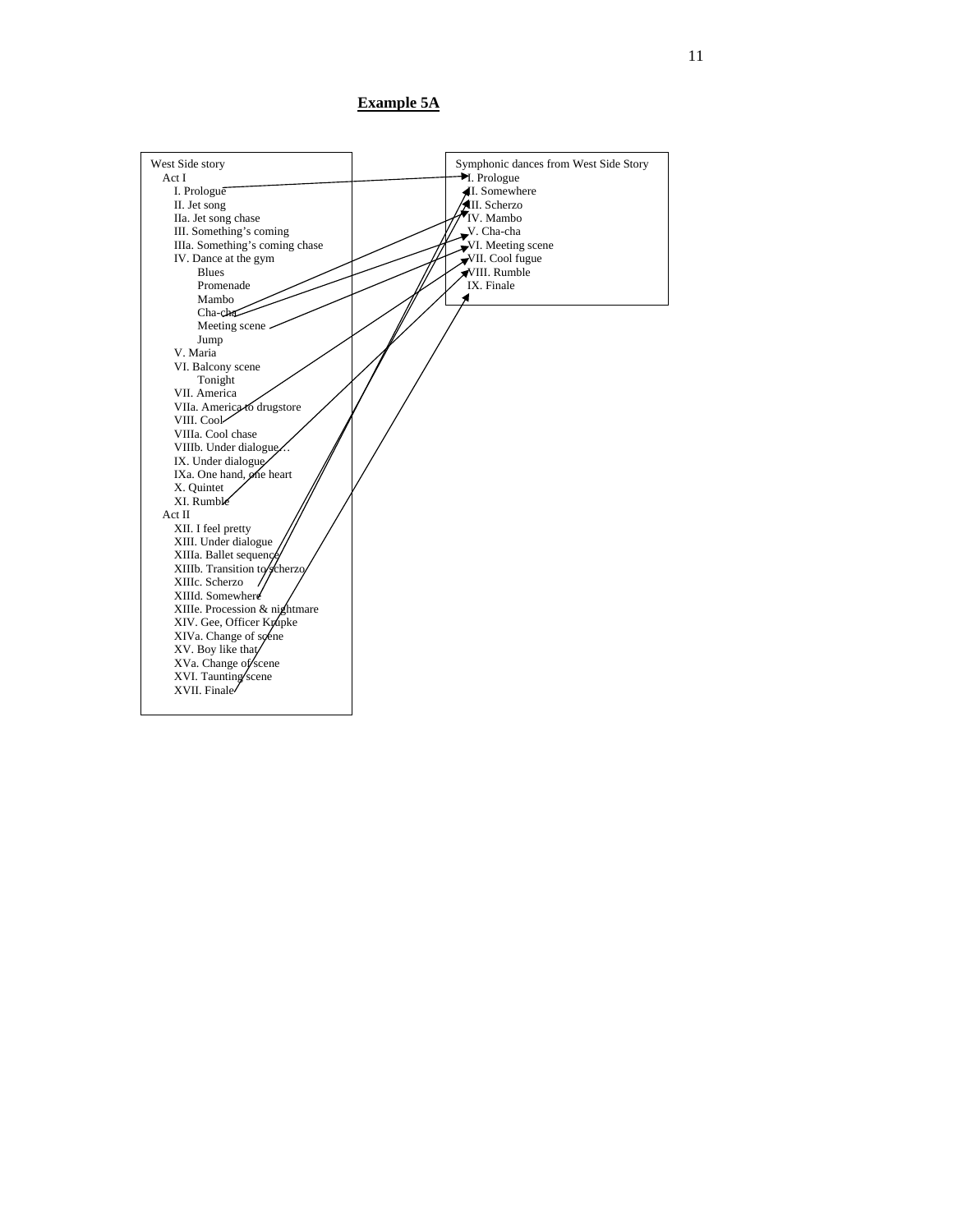Appendix B. Examples of whole/part relationships

Black entries = separate work records Red entries = organizational nodes (not separate work records) Blue entries = links to records in the upper levels of the hierarchy

# **Highest Level Work Record**

(collapsed)

| Ring des Nibelungen (R. Wagner) |
|---------------------------------|
| Walküre                         |
| Siegfried                       |
| Rheingold                       |
| $\overline{+}$ Götterdämmerung  |
|                                 |

(partially expanded)

| Ring des Nibelungen (R. Wagner)<br>Walküre |
|--------------------------------------------|
| Siegfried                                  |
| Rheingold                                  |
| Götterdämmerung                            |
| - Vorspiel                                 |
| I. Zu neuen Thaten                         |
| 1. Augzug                                  |
|                                            |
| III. Brächte Siegfried                     |
| 1. Szene<br>II. Nun hör Hagen              |